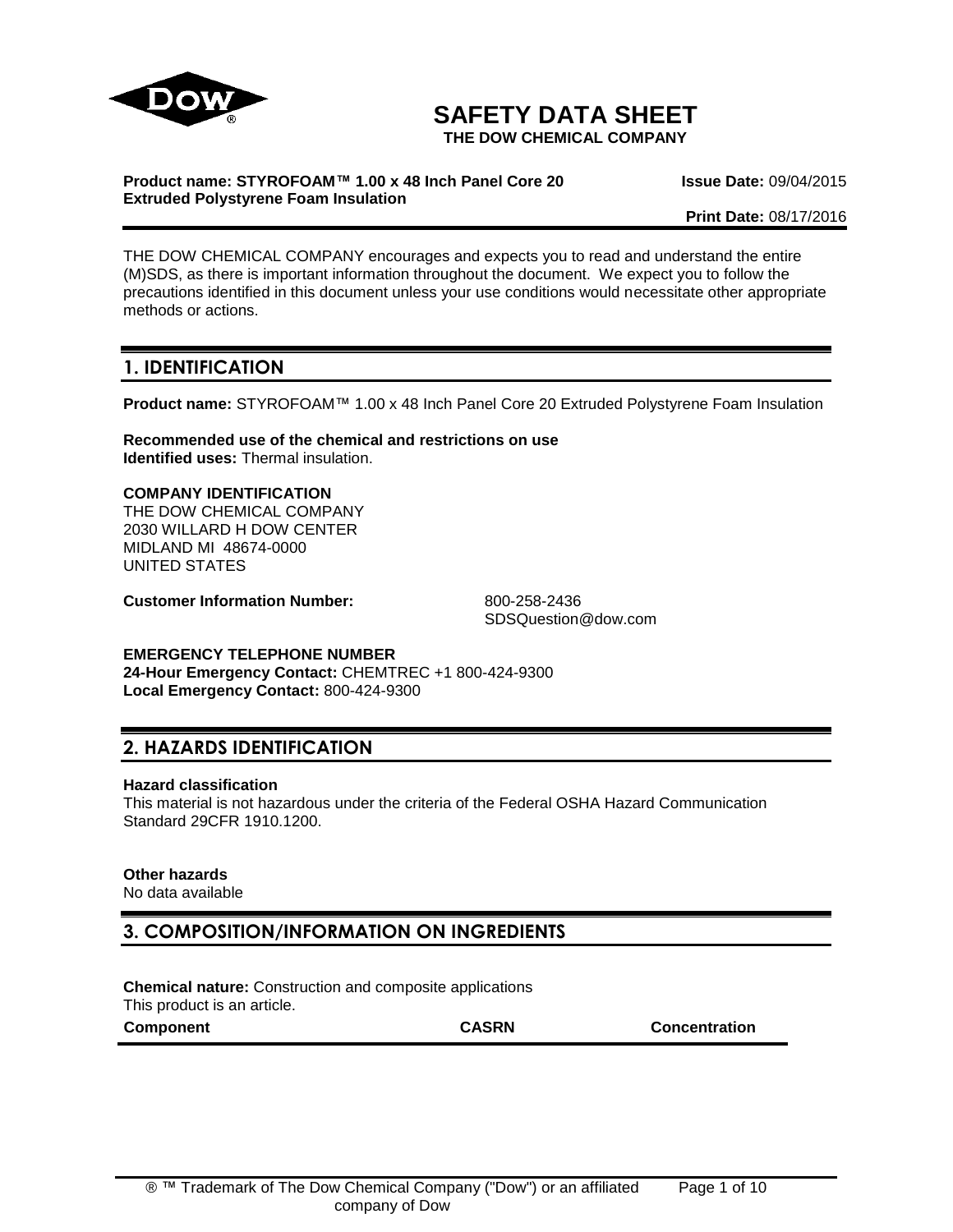| 2-Propenenitrile, polymer with ethenylbenzene 9003-54-7 |           | $> 60.0 - < 100.0 %$   |
|---------------------------------------------------------|-----------|------------------------|
| Styrene, polymers                                       | 9003-53-6 | $\leq$ 10.0 %          |
| 1,1,1,2-Tetrafluoroethane                               | 811-97-2  | $>= 5.0 - \le 10.0 \%$ |

*Note*

Extruded polystyrene foam containing a halogenated flame retardant system.

### **4. FIRST AID MEASURES**

#### **Description of first aid measures**

**General advice:** If potential for exposure exists refer to Section 8 for specific personal protective equipment.

**Inhalation:** Move person to fresh air; if effects occur, consult a physician.

**Skin contact:** Wash off with plenty of water.

**Eye contact:** Flush eyes thoroughly with water for several minutes. Remove contact lenses after the initial 1-2 minutes and continue flushing for several additional minutes. If effects occur, consult a physician, preferably an ophthalmologist.

**Ingestion:** No emergency medical treatment necessary.

**Most important symptoms and effects, both acute and delayed:** Aside from the information found under Description of first aid measures (above) and Indication of immediate medical attention and special treatment needed (below), any additional important symptoms and effects are described in Section 11: Toxicology Information.

#### **Indication of any immediate medical attention and special treatment needed**

**Notes to physician:** No specific antidote. Treatment of exposure should be directed at the control of symptoms and the clinical condition of the patient.

### **5. FIREFIGHTING MEASURES**

**Suitable extinguishing media:** Water fog or fine spray. Dry chemical fire extinguishers. Carbon dioxide fire extinguishers. Foam.

**Unsuitable extinguishing media:** No data available

#### **Special hazards arising from the substance or mixture**

**Hazardous combustion products:** During a fire, smoke may contain the original material in addition to combustion products of varying composition which may be toxic and/or irritating. In smoldering or flaming conditions, carbon monoxide, carbon dioxide and carbon are generated. Combustion products may include and are not limited to: Hydrogen halides. Based on combustion toxicity testing, the effects of combustion from this foam are not more acutely toxic than the effects of combustion from common building materials such as wood.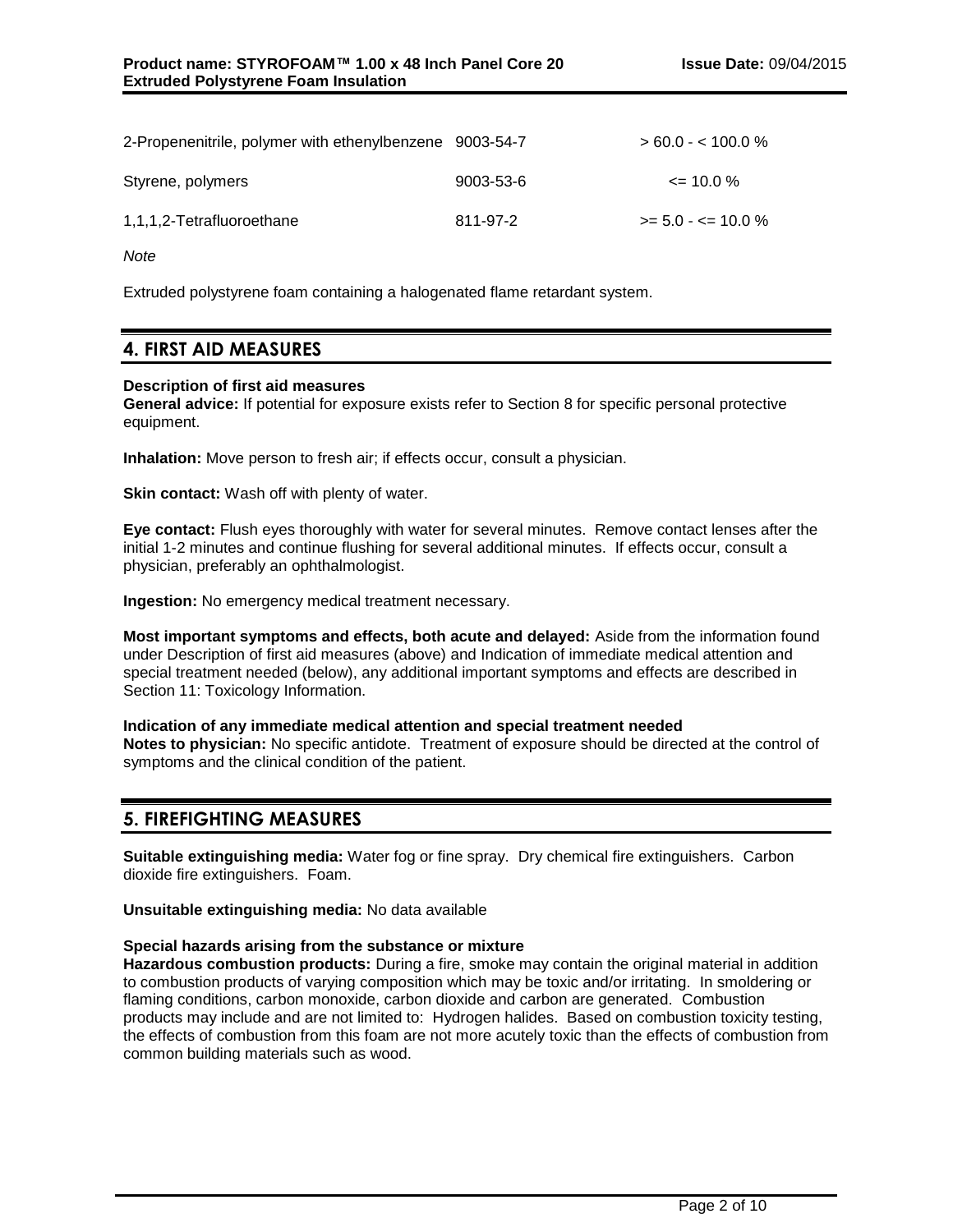**Unusual Fire and Explosion Hazards:** Mechanical cutting, grinding or sawing can cause formation of dusts. To reduce the potential for dust explosion, do not permit dust to accumulate. This product contains a flame retardant to inhibit accidental ignition from small fire sources. This plastic foam product is combustible and should be protected from flames and other high heat sources. For more information, contact Dow. Dense smoke is produced when product burns.

#### **Advice for firefighters**

**Fire Fighting Procedures:** Keep people away. Isolate fire and deny unnecessary entry. Soak thoroughly with water to cool and prevent re-ignition. If material is molten, do not apply direct waterstream. Use fine water spray or foam. Cool surroundings with water to localize fire zone.

**Special protective equipment for firefighters:** Wear positive-pressure self-contained breathing apparatus (SCBA) and protective fire fighting clothing (includes fire fighting helmet, coat, trousers, boots, and gloves). If protective equipment is not available or not used, fight fire from a protected location or safe distance.

### **6. ACCIDENTAL RELEASE MEASURES**

**Personal precautions, protective equipment and emergency procedures:** Use appropriate safety equipment. For additional information, refer to Section 8, Exposure Controls and Personal Protection.

**Environmental precautions:** Prevent from entering into soil, ditches, sewers, waterways and/or groundwater. See Section 12, Ecological Information.

**Methods and materials for containment and cleaning up:** Contain spilled material if possible. Collect in suitable and properly labeled containers. See Section 13, Disposal Considerations, for additional information.

# **7. HANDLING AND STORAGE**

**Precautions for safe handling:** Fabrication methods which involve cutting into this product may release the blowing agent(s) remaining in the cells. Use ventilation adequate to keep exposures below recommended exposure limits. See the safety datasheet. Do not enter confined spaces unless adequately ventilated. Mechanical cutting, grinding or sawing can cause formation of dusts. To reduce the potential for dust explosion, do not permit dust to accumulate. This product is combustible and may constitute a fire hazard if improperly used or installed. See Section 8, EXPOSURE CONTROLS AND PERSONAL PROTECTION.

**Conditions for safe storage:** When large quantities of this product are stored or fabricated, blowing agents may be released. Released blowing agents may thermally decompose to form gases which may accelerate corrosion or rust formation of heaters, boilers, gas fired recirculating air furnaces or heaters, or gas water heaters.

**Storage stability Shelf life: Use within** 360 Month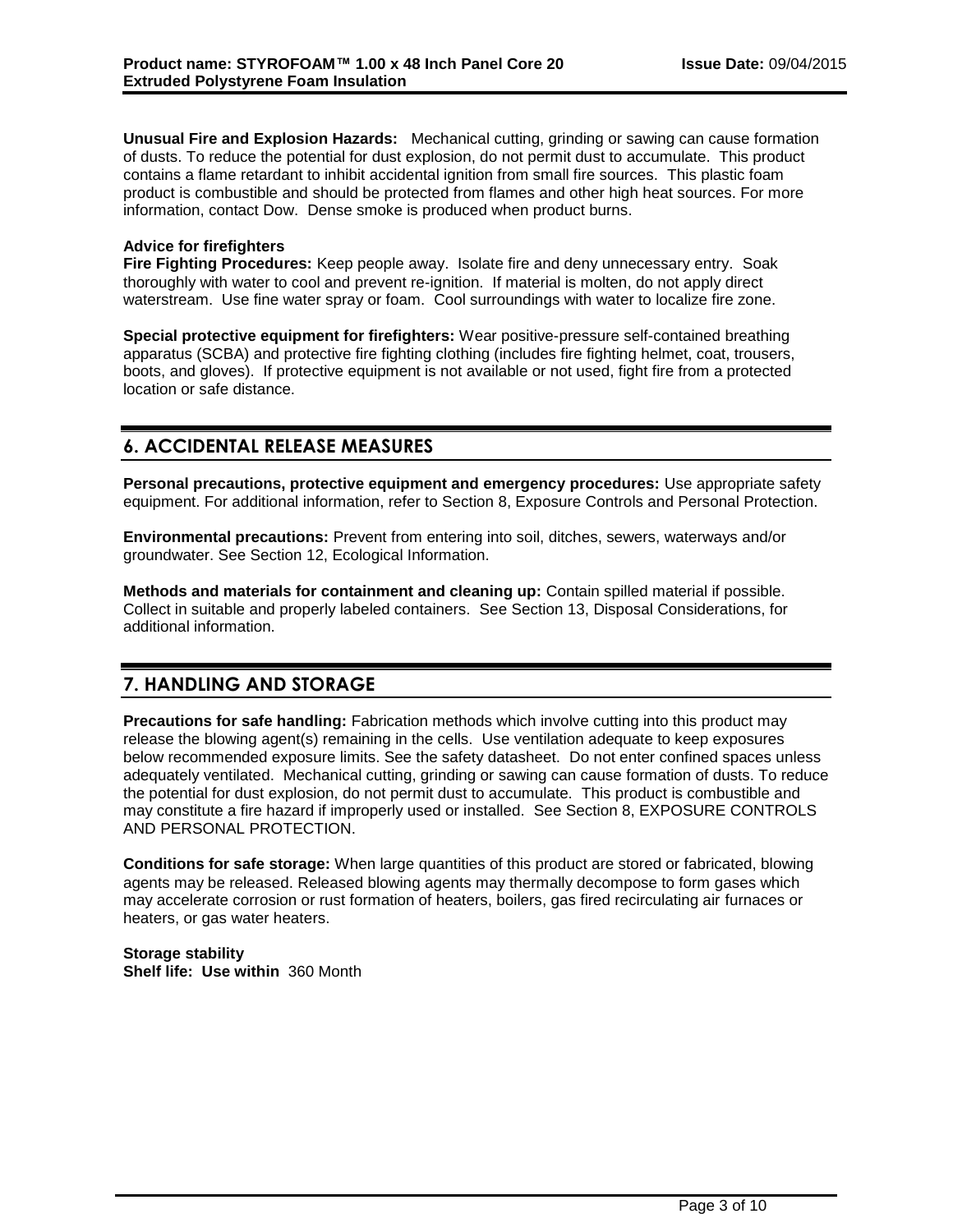### **8. EXPOSURE CONTROLS/PERSONAL PROTECTION**

#### **Control parameters**

Exposure limits are listed below, if they exist.

| <b>Component</b>          | Reaulation | Type of listing | <b>Value/Notation</b> |
|---------------------------|------------|-----------------|-----------------------|
| 1,1,1,2-Tetrafluoroethane | JS WEEI    | "WA             | ,000 ppm              |

Concentrations of the blowing agents anticipated incidental to proper handling are expected to be well below those which cause acute inhalation effects and below exposure guidelines.

#### **Exposure controls**

**Engineering controls:** Use local exhaust ventilation, or other engineering controls to maintain airborne levels below exposure limit requirements or guidelines. If there are no applicable exposure limit requirements or guidelines, general ventilation should be sufficient for most operations. Local exhaust ventilation may be necessary for some operations.

#### **Individual protection measures**

**Eye/face protection:** Eye protection should not be necessary. For fabrication operations safety glasses (with side shields) are recommended. If there is a potential for exposure to particles which could cause eye discomfort, wear chemical goggles.

#### **Skin protection**

**Hand protection:** Use gloves to protect from mechanical injury. Selection of gloves will depend on the task.

**Other protection:** No precautions other than clean body-covering clothing should be needed.

**Respiratory protection:** Respiratory protection should be worn when there is a potential to exceed the exposure limit requirements or guidelines. If there are no applicable exposure limit requirements or guidelines, wear respiratory protection when adverse effects, such as respiratory irritation or discomfort have been experienced, or where indicated by your risk assessment process. In dusty or misty atmospheres, use an approved particulate respirator. When respiratory protection is required for certain operations, including but not limited to saw, router or hot-wire cutting, use an approved air-purifying respirator.

The following should be effective types of air-purifying respirators: Organic vapor cartridge with a particulate pre-filter.

### **9. PHYSICAL AND CHEMICAL PROPERTIES**

| Board                                 |
|---------------------------------------|
| Blue                                  |
| None                                  |
| Odorless                              |
| Not applicable                        |
| 90 - 130 °C (194 - 266 °F) Estimated. |
| Not applicable                        |
| Not applicable                        |
| closed cup Not applicable             |
|                                       |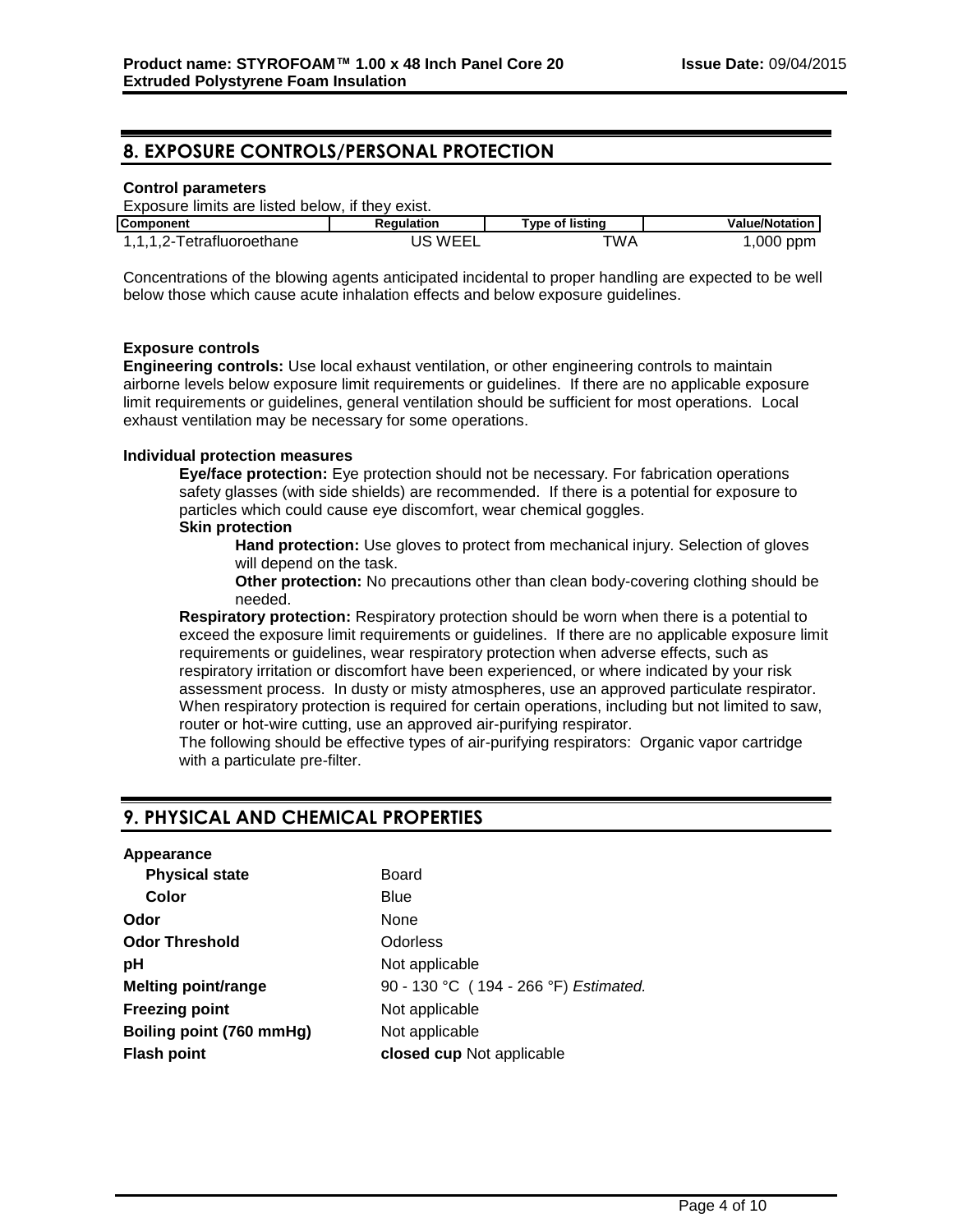| <b>Evaporation Rate (Butyl Acetate)</b><br>$= 1$  | Not applicable                                    |
|---------------------------------------------------|---------------------------------------------------|
| Flammability (solid, gas)                         | Not expected to form explosive dust-air mixtures. |
| Lower explosion limit                             | Not applicable                                    |
| <b>Upper explosion limit</b>                      | Not applicable                                    |
| <b>Vapor Pressure</b>                             | Not applicable                                    |
| Relative Vapor Density (air = 1)                  | Not applicable                                    |
| Relative Density (water $= 1$ )                   | 0.027 - 0.064 Estimated.                          |
| <b>Water solubility</b>                           | Insoluble in water                                |
| <b>Partition coefficient: n-</b><br>octanol/water | No data available                                 |
| <b>Auto-ignition temperature</b>                  | 354 °C (669 °F) ASTM D1929                        |
| Decomposition temperature                         | No test data available                            |
| <b>Kinematic Viscosity</b>                        | Not applicable                                    |
| <b>Explosive properties</b>                       | No.                                               |
| <b>Oxidizing properties</b>                       | No.                                               |
| <b>Molecular weight</b>                           | No test data available                            |

NOTE: The physical data presented above are typical values and should not be construed as a specification.

### **10. STABILITY AND REACTIVITY**

**Reactivity:** No dangerous reaction known under conditions of normal use.

**Chemical stability:** Thermally stable at typical use temperatures.

**Possibility of hazardous reactions:** Polymerization will not occur.

**Conditions to avoid:** Avoid temperatures above 300°C (572°F) Exposure to elevated temperatures can cause product to decompose. Avoid direct sunlight.

**Incompatible materials:** Avoid contact with oxidizing materials. Avoid contact with: Aldehydes. Amines. Esters. Liquid fuels. Organic solvents.

**Hazardous decomposition products:** Does not normally decompose. Evolution of small amounts of hydrogen halides occur when heated over 250°C (482°F). Decomposition products depend upon temperature, air supply and the presence of other materials. Decomposition products can include and are not limited to: Aromatic compounds. Aldehydes. Ethylbenzene. Hydrogen halides. Polymer fragments. Styrene. Under high heat, non-flaming conditions, small amounts of aromatic hydrocarbons such as styrene and ethylbenzene are generated.

# **11. TOXICOLOGICAL INFORMATION**

*Toxicological information appears in this section when such data is available.*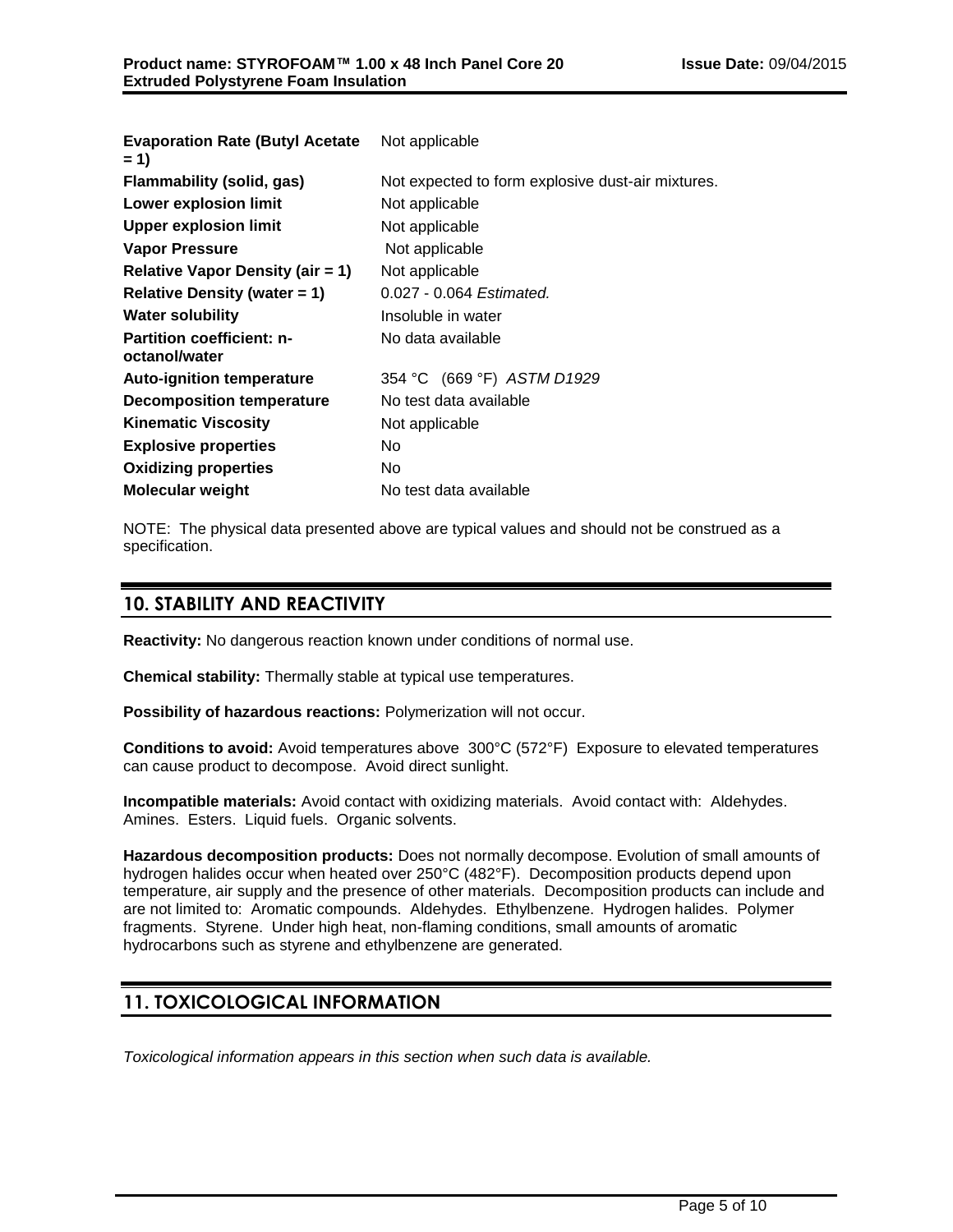#### **Acute toxicity**

#### **Acute oral toxicity**

Swallowing is unlikely because of the physical state. Very low toxicity if swallowed. Harmful effects not anticipated from swallowing small amounts. As product: Single dose oral LD50 has not been determined.

#### **Acute dermal toxicity**

Skin absorption is unlikely due to physical properties. As product: The dermal LD50 has not been determined.

#### **Acute inhalation toxicity**

Dust may cause irritation to upper respiratory tract (nose and throat). Fumes/vapors released during thermal operations such as hot wire cutting may cause respiratory irritation. Concentrations of the blowing agents anticipated incidental to proper handling are expected to be well below those which cause acute inhalation effects and below exposure guidelines.

The LC50 has not been determined.,

#### **Skin corrosion/irritation**

Essentially nonirritating to skin. Mechanical injury only.

#### **Serious eye damage/eye irritation**

Solid or dust may cause irritation or corneal injury due to mechanical action. Fumes/vapor released during thermal operations such as hot-wire cutting may cause eye irritation.

#### **Sensitization**

Relevant data not available.

For respiratory sensitization: Relevant data not available.

#### **Specific Target Organ Systemic Toxicity (Single Exposure)**

Available data are inadequate to determine single exposure specific target organ toxicity.

#### **Specific Target Organ Systemic Toxicity (Repeated Exposure)**

Based on available data, repeated exposures are not anticipated to cause significant adverse effects. Additives are encapsulated in the product and are not expected to be released under normal processing conditions or foreseeable emergency.

#### **Carcinogenicity**

Relevant data not available.

#### **Teratogenicity**

Contains a component(s) that is/are encapsulated in the product and are not expected to be released under normal processing conditions or foreseeable emergency

#### **Reproductive toxicity**

Contains a component(s) that is/are encapsulated in the product and are not expected to be released under normal processing conditions or foreseeable emergency

#### **Mutagenicity**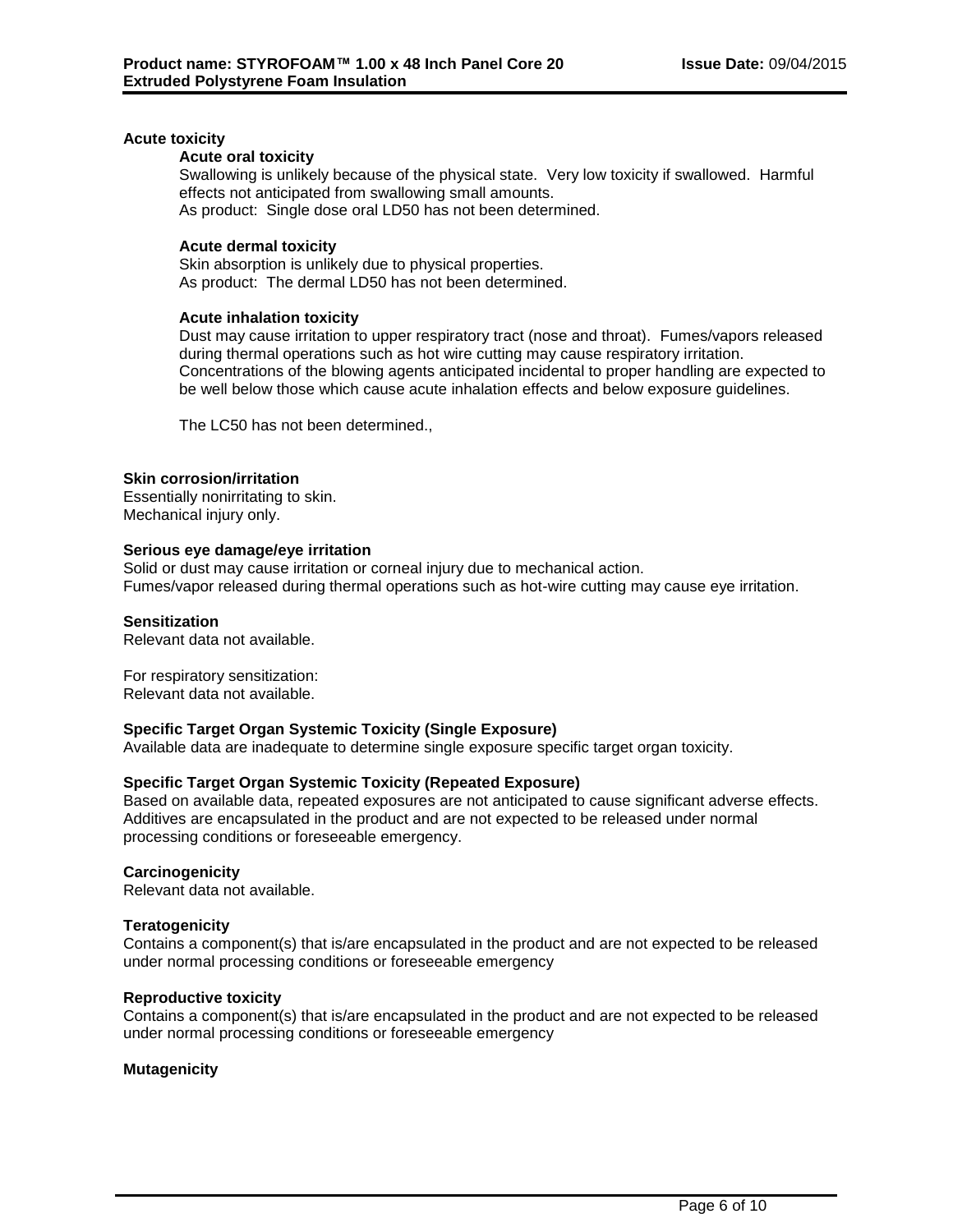Relevant data not available.

#### **Aspiration Hazard**

Based on physical properties, not likely to be an aspiration hazard.

#### **COMPONENTS INFLUENCING TOXICOLOGY:**

#### **2-Propenenitrile, polymer with ethenylbenzene**

**Acute oral toxicity** LD50, Rat, > 5,000 mg/kg Estimated.

#### **Acute dermal toxicity**

The dermal LD50 has not been determined.

For similar material(s): LD50, Rabbit, > 2,000 mg/kg Estimated.

#### **Styrene, polymers**

**Acute oral toxicity** Single dose oral LD50 has not been determined.

#### **Acute dermal toxicity**

The dermal LD50 has not been determined.

#### **1,1,1,2-Tetrafluoroethane**

**Acute oral toxicity**

Single dose oral LD50 has not been determined.

#### **Acute dermal toxicity**

The dermal LD50 has not been determined.

### **12. ECOLOGICAL INFORMATION**

*Ecotoxicological information appears in this section when such data is available.*

#### **Toxicity**

#### **Acute toxicity to fish**

Not expected to be acutely toxic to aquatic organisms.

#### **Persistence and degradability**

**Biodegradability:** Surface photodegradation is expected with exposure to sunlight. No appreciable biodegradation is expected. 1,1,1,2-tetrafluoroethane (HFC-134a) remains in the foam and diffuses out slowly, most of it degrading in the troposphere to CO2 and HF. 1,1,1,2- Tetrafluoroethane (HFC-134a) has a stratospheric ozone depletion potential (ODP) of zero, relative to CFC 12 (ODP=1).

#### **Bioaccumulative potential**

**Bioaccumulation:** No bioconcentration is expected because of the relatively high molecular weight (MW greater than 1000).

#### **Mobility in soil**

In the terrestrial environment, material is expected to remain in the soil.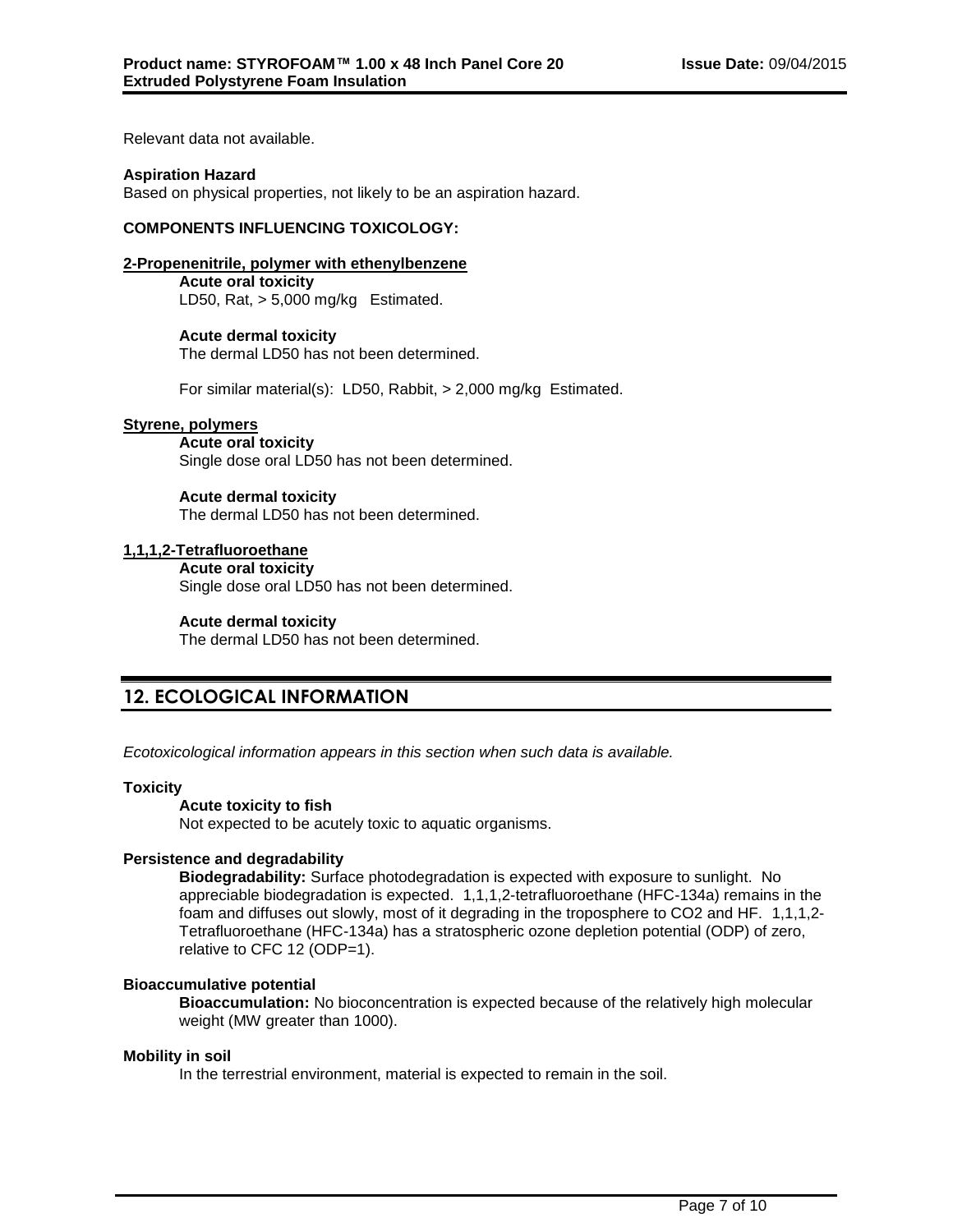In the aquatic environment, material is expected to float.

### **13. DISPOSAL CONSIDERATIONS**

**Disposal methods:** DO NOT DUMP INTO ANY SEWERS, ON THE GROUND, OR INTO ANY BODY OF WATER. All disposal practices must be in compliance with all Federal, State/Provincial and local laws and regulations. Regulations may vary in different locations. Waste characterizations and compliance with applicable laws are the responsibility solely of the waste generator. AS YOUR SUPPLIER, WE HAVE NO CONTROL OVER THE MANAGEMENT PRACTICES OR MANUFACTURING PROCESSES OF PARTIES HANDLING OR USING THIS MATERIAL. THE INFORMATION PRESENTED HERE PERTAINS ONLY TO THE PRODUCT AS SHIPPED IN ITS INTENDED CONDITION AS DESCRIBED IN MSDS SECTION: Composition Information. FOR UNUSED & UNCONTAMINATED PRODUCT, the preferred options include sending to a licensed, permitted: Recycler. Reclaimer. Landfill. Incinerator or other thermal destruction device.

# **14. TRANSPORT INFORMATION**

**DOT**

Not regulated for transport

**Classification for SEA transport (IMO-IMDG):**

**Transport in bulk according to Annex I or II of MARPOL 73/78 and the IBC or IGC Code**

Not regulated for transport Consult IMO regulations before transporting ocean bulk

**Classification for AIR transport (IATA/ICAO):** Not regulated for transport

This information is not intended to convey all specific regulatory or operational requirements/information relating to this product. Transportation classifications may vary by container volume and may be influenced by regional or country variations in regulations. Additional transportation system information can be obtained through an authorized sales or customer service representative. It is the responsibility of the transporting organization to follow all applicable laws, regulations and rules relating to the transportation of the material.

# **15. REGULATORY INFORMATION**

### **OSHA Hazard Communication Standard**

This product is not a "Hazardous Chemical" as defined by the OSHA Hazard Communication Standard, 29 CFR 1910.1200.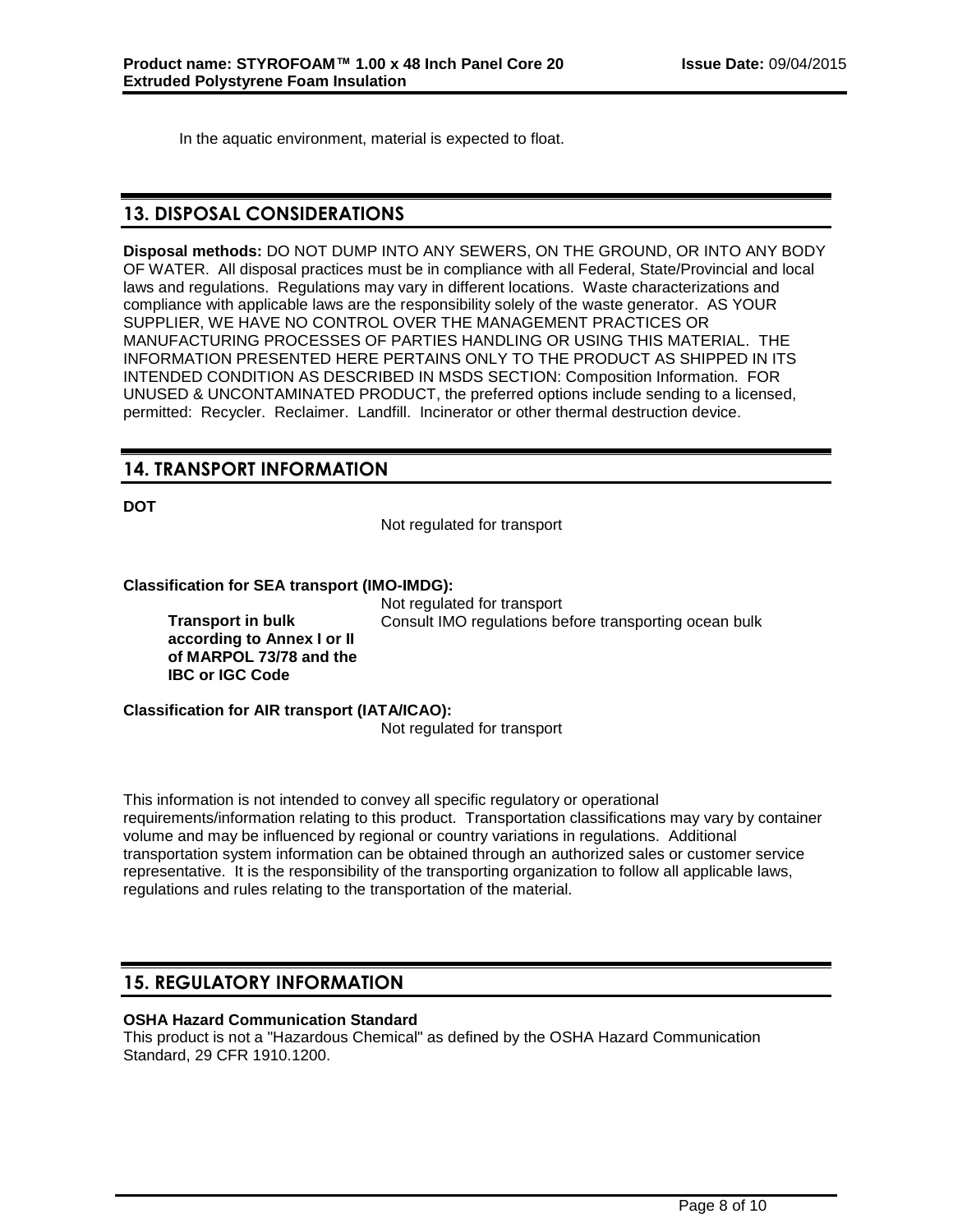#### **Superfund Amendments and Reauthorization Act of 1986 Title III (Emergency Planning and Community Right-to-Know Act of 1986) Sections 311 and 312**

This product is not a hazardous chemical under 29CFR 1910.1200, and therefore is not covered by Title III of SARA.

#### **Superfund Amendments and Reauthorization Act of 1986 Title III (Emergency Planning and Community Right-to-Know Act of 1986) Section 313**

This material does not contain any chemical components with known CAS numbers that exceed the threshold (De Minimis) reporting levels established by SARA Title III, Section 313.

#### **Pennsylvania Worker and Community Right-To-Know Act:**

To the best of our knowledge, this product does not contain chemicals at levels which require reporting under this statute.

#### **California Proposition 65 (Safe Drinking Water and Toxic Enforcement Act of 1986)**

This product contains no listed substances known to the State of California to cause cancer, birth defects or other reproductive harm, at levels which would require a warning under the statute.

#### **United States TSCA Inventory (TSCA)**

The product meets the definition of an article and is exempt from inventory requirements.

### **16. OTHER INFORMATION**

#### **Revision**

Identification Number: 101195574 / A001 / Issue Date: 09/04/2015 / Version: 11.0 Most recent revision(s) are noted by the bold, double bars in left-hand margin throughout this document.

#### **Legend**

| ---------   |                                                                    |
|-------------|--------------------------------------------------------------------|
| TWA         | W٨<br>8-hr                                                         |
| `WEEL<br>US | WEEL.<br>Workplace<br>Exposure<br>Environmental<br>Levels<br>AGU - |

#### **Information Source and References**

This SDS is prepared by Product Regulatory Services and Hazard Communications Groups from information supplied by internal references within our company.

THE DOW CHEMICAL COMPANY urges each customer or recipient of this (M)SDS to study it carefully and consult appropriate expertise, as necessary or appropriate, to become aware of and understand the data contained in this (M)SDS and any hazards associated with the product. The information herein is provided in good faith and believed to be accurate as of the effective date shown above. However, no warranty, express or implied, is given. Regulatory requirements are subject to change and may differ between various locations. It is the buyer's/user's responsibility to ensure that his activities comply with all federal, state, provincial or local laws. The information presented here pertains only to the product as shipped. Since conditions for use of the product are not under the control of the manufacturer, it is the buyer's/user's duty to determine the conditions necessary for the safe use of this product. Due to the proliferation of sources for information such as manufacturerspecific (M)SDSs, we are not and cannot be responsible for (M)SDSs obtained from any source other